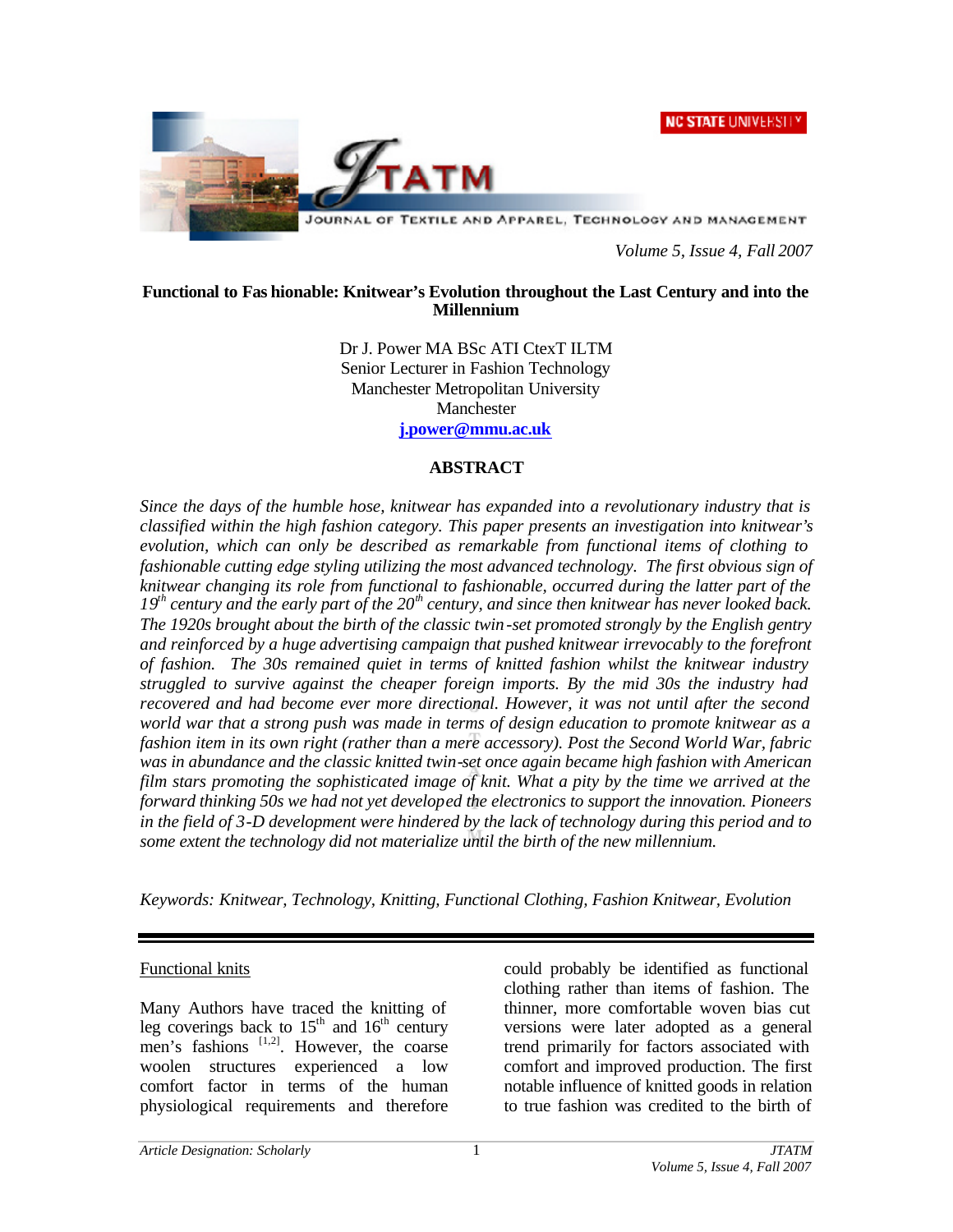the fully-fashioned hand knitted silk hose – this had a dramatic effect in terms of aesthetic qualities, which was further exploited during the Elizabethan era by rich embellishment to imply status and wealth; Perhaps this is the first example of designer knitwear history can provide. Brackenbury reports that individuals spent half their yearly income on a single pair of hose, thus indicating the desirability of the product  $[1]$ . This provides us with Lee's reasoning for beginning the developments that led to the mechanical action of knitting and eventually the birth of the stocking frame in 1589. It should be noted that hand knitting was still practiced extensively even after the commercialization of Lee's frame around  $1620$ <sup>[1]</sup>. However, it diversified into coarser products for crafts and outerwear.

There is also evidence that the hand knitting skills developed by the Spanish sailors during the  $16<sup>th</sup>$  century became common practice in ports around the globe  $[1]$ . Again this provides us with evidence of knitwear's place in history as functional clothing. Garments produced for seamen served as barriers meeting requirements in terms of protection and warmth without restricting bodily movement  $^{[1,3]}$ .

### Knitwear changing roles

The first obvious sign of knitwear changing its role occurred during the latter part of the  $19<sup>th</sup>$  century and the early part of the  $20<sup>th</sup>$ century. Important developments occurred in English dress that changed the role of knitwear forever. Men's dress shifted from tights to trousers, obviously having a significant impact on the knitted hosiery industry. The knitters were forced by the change in fashion trends to diversify into new markets. This was an important period in knitwear since the manufacturers had to indulge in new product development leading into the women's wear market. By 1910 knitwear was established as an item of fashion in the modern women's wardrobe, the idea of knit to fit (i.e. the concept of

fully-fashioning) was completely accepted in social circles<sup>[1]</sup>.

During the same period of innovation, there were significant developments in circular knitting machines, which led this method of production replacing the frames production of half-hose and socks  $^{[3]}$ . Most of the mechanical operations on the circular machine became automatically controlled and by the year 1915, even welt turning became a reality. The manufacturers of the straight bar frame responded by creating coarser gauges to produce underwear. This brought with it the opportunity to experiment with processes to create a whole new shaping technology and garment fit. New styles of underwear, such as the union suit immerged (men's under vest and pants)  $[3]$ . By 1914 the transition from a domestic cottage industry to a factory system was virtually complete in hosiery  $[4]$ . The coarser gauge machines used for underwear provided advanced shaping technology, which could be manipulated to create 3D shapes. Individual styles began to evolve from the different shaping methods regarding garment fit and unique styling. Around this time there were advancements in machinery that created mixed options with scope for individual interpretation. Underwear existed were shaping was achieved through a combination of methods (fully-fashioning and changing structures); this provided a unique styling opportunity for design. It was apparent during this period that much had been learned from the toe shaping from the prior decade. The new styles of the era "raglan sleeves" first appeared around 1912 generating trends in hand knitting, this was acknowledged as a well fitting style line and even today remains popular. There was also the controversial development of "cut and sew" knitwear, which caused immense unrest in knitwear manufacture especially in Nottingham  $\left[1\right]$ , which was not truly accepted until some later years.

J T

A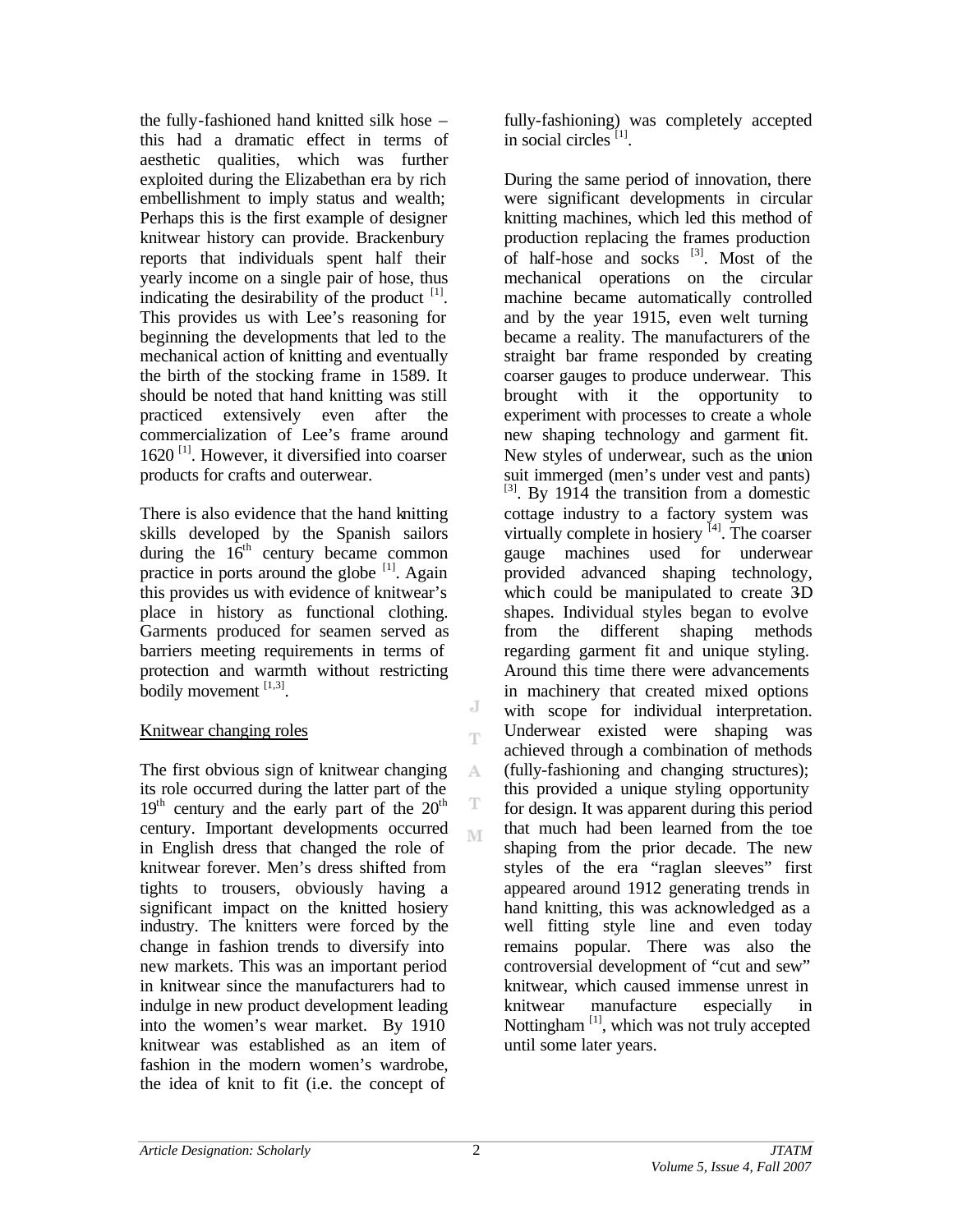#### The prosperous war

The war years (1914-1918) proved to be prosperous for the knitwear industry with many manufacturers working on government contracts for hosiery and underwear. The demand for woolen jumpers with no fastenings, which could be pulled over the head, was boosted  $[5]$ , probably due to lack of supplies and manufacture of fastenings. Some authors classify this as the make-do and mend era in terms of knitted fashion innovation and recognize that much in terms of fashion direction was owed to the skills of hand knitting  $[3]$ .

Generally after the war knitted goods took two directions 1) cut and sew, and 2) knit to shape (fully-fashioned). Fashion had suffered from the shortage of materials during the war, this gave birth to a new era with the likes of Chanel at the helm. Skirts rose six inches off of the ground by 1916 opening a new era in innovation and trend <sup>[6]</sup>. In terms of knitted fashion there was a strong masculine influence, this was the age of jersey, tubular functional dresses were fashionable, which did their utmost to obliterate waistlines, hips and busts  $[7]$ . The designer Gabrielle Chanel contributed significantly to jerseywear developments in the 1920s. In 1926 she introduced her "little black jersey dress" and for the first time hemlines were cut at knee length  $[6,8]$ . Chanel took the fabric previously used for men's underwear into the realms of high fashion ladies daywear, which was cut and sewn together  $^{[3]}$ ; this probably influenced the growth of cut and sew. Circular knitting machines were producing plain fabric for cut and sew garments, however, effort was directed to more versatility around this time, electric cutters became available to speed up the process  $[4]$ . Other circular produced knitted fabrics became popular such as brushed structures. During this period there was significant development in the garment make-up, flatlock seams were introduced which created a fine join in comparison to the overlocked seam. 'This innovation did much to enhance the status of cut and sewn

goods, especially when made from high quality fabric like interlock' [4]. Around this period there was a boom in American manufactured machines, integral knitting in the form of producing stockings with the heal and toes shaped during the loop forming operation became popular and hosiery produced around that period in the UK became dependent on these machines. The old complaint of low-quality hosiery, which had frequently been a cause of concern in the old days, reappeared again but was directed against Japanese imports, which had a decisive advantage in international trade because of the combination of modern machinery and low wages<sup>[4]</sup>.

Knitted underwear and hosiery continued to generate income after the war. However, Millington reported that it was only moderately successful and the salvation was in reality the 'great leisurewear boom' that occurred in outerwear shortly after the war [1]. Capital was invested in the knitwear manufacturing industries around 1918/19 which led to extensive factory expansions; there was an inflationary boom, which caused selling prices to rise faster than production <sup>[4]</sup>. Quality underwear producers in Scotland diversified into high-grade outerwear produced in rare wools for both export to American and French design houses and for their own classics  $[3,6]$ . The amount and variation in styles and colors increased rapidly to provide a wide range of outerwear<sup>[7]</sup>. Mason acknowledges that only high quality yarns are used in fullyfashioned goods because of the costs involved in their production  $(1981)$ <sup>[6]</sup>. This obviously limits knitwear's influence on fashion and would explain why fashion turned to the less expensive jersey fabrics for inspiration, and the reasoning behind the vast variation in fabric quality.

## The birth of casual dress

Hosiery suffered a series of sharp setbacks due to the new fashions and cultural change. Men's fashions changed from breeches to

J Ť.

A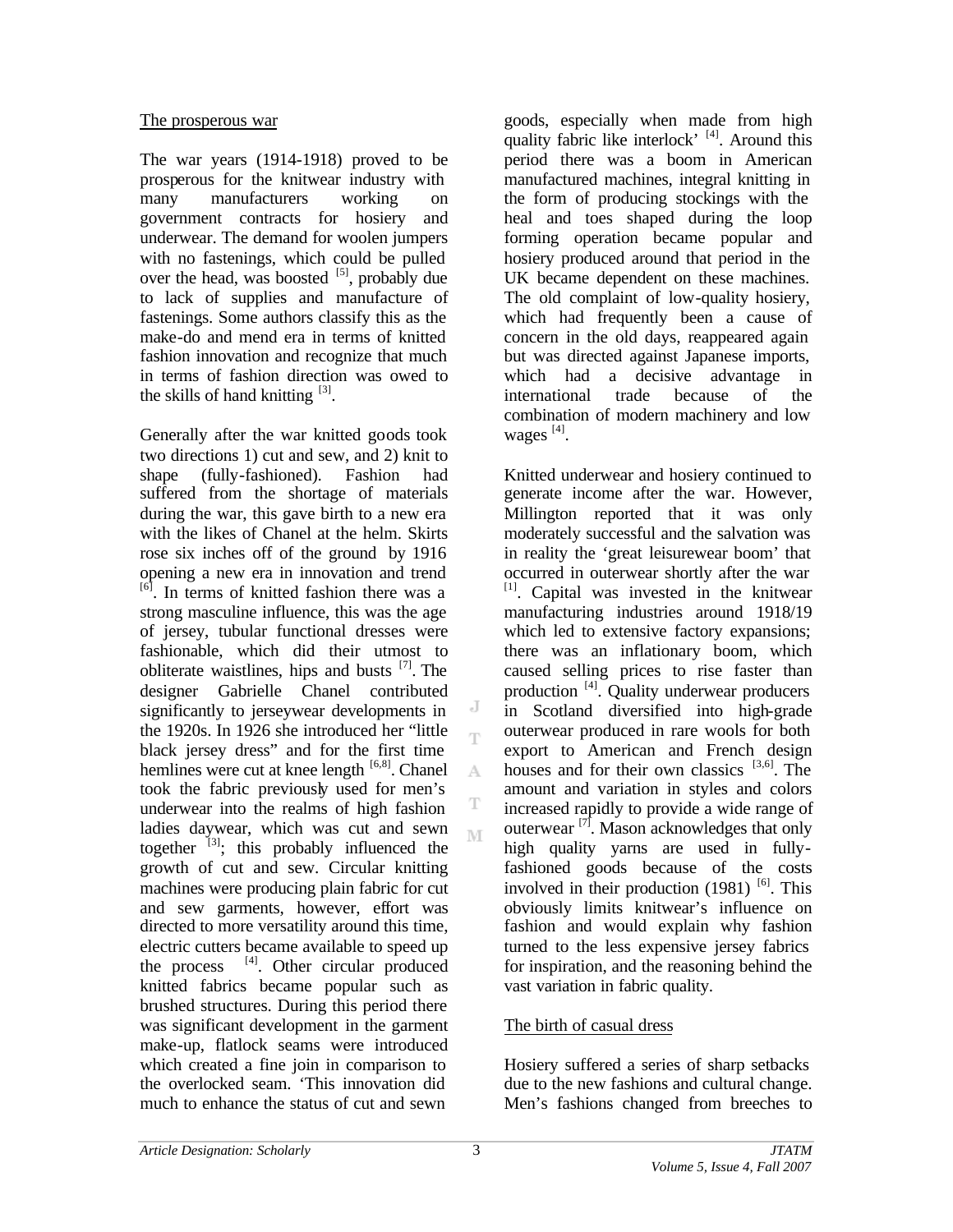trousers in the early  $20<sup>th</sup>$  century and ladies skirts got gradually shorter  $[9]$ . During this period there is evidence of women claiming ever more independence, which was reflected in the masculine stylelines in vogue <sup>[8]</sup>. Although the hosiery market was general shrinking, the market share of silk and rayon (which offered a substitute for silk) was growing in the UK, as rayon from America became commercially available from  $1924$  <sup>[9]</sup>. 'The art and volume of advertising multiplied in the years between the wars, and hosiery and knitwear manufacturers were not slow to exploit developments that were already moving in their favor'  $[9]$ . It is not difficult to find reasons for the adoption of knitwear for such activities, many authors acknowledged the inherent qualities of knitwear in terms of; comfort, freedom, elasticity, and durability (amongst others)  $[1,2,3]$ .

The post war knitwear boom had collapsed by the early 1920s  $[4]$ . Knitting goods were forced to diversify into other markets, the most notable being casualwear. Influence was taken from the wealthy British country lifestyle and the landed gentry, enabling the traditional English and Scottish high-class manufacturers to supply the world markets with their quality knitted goods  $[3]$ . The classic casual look soon developed into the sport look, which was strongly promoted by intensive advertising campaigns. A major advertising campaign took place in 1930 featuring middle class families wearing the new casual knits whilst engaging in a variety of leisurely pursuits [7].

During the 1920s knitted fashions were split into two style trends; classic items such as the stylish twin-sets for ladies wear, which was aided by machine developments such as the new attachment to produce the V-neck shape  $^{[2]}$ ; and knitted sportswear ranges which featured the new technologies of the era, 1926 saw the introduction of the '…first motor-driven jacquard flat machine' <sup>[2]</sup>, which allowed patterned knitwear production. At the beginning of this period Australian high grade wools were popular,

however, by the mid 20s cotton was a common choice for outerwear, taking its influence from the causal lifestyle. By the mid 20's there was a move towards fancy, novelty garments and manufacturers satisfied this by utilizing special fibers such as angora, vicuna, camel and alpaca. However, at the dawn of the 1930s it was Scottish cashmere that dominated high quality knitwear, which was popularized by Pringles, Jaeger and the other classic British manufacturers [7]. However, it was Pringle who first realized in the late 20s that continental fashion was growing rapidly, and so in 1934 in order to stay ahead of the competition the Austrian designer Otto Weiz was appointed. Otto was responsible for the first styled range aimed at the continental market  $^{[3,7]}$ . Hence, designer knits were born.

### Knitted underwear

The end of the 20s threatened the British underwear industry with cheaper foreign imports. To ensure the stability of the British knitting trade importation duties were introduced on all imported knitted goods from 1931  $[4]$ . This enabled British hosiery and knitwear industries to grow, which were assisted by the fashion trends of the era  $^{[4]}$ . Skirts got shorter thus there was a requirement for stocking, many stockings were produced from silk but there were rapid improvements from rayon enabling a less expensive version to be produced that were finer, these were less durable than the silk counterparts, however they met the fashion needs. The circular knitted hose was developed but there was still bagginess around the ankle area and it was for this reason that they were considered inferior to the traditional fully-fashioned stockings produced on the straight bar frame  $^{[2]}$ . By the mid 30s the British knitting industry had recovered from the general depression of the early years, production of hosiery increased by half, but underwear almost doubled <sup>[9]</sup>. Underwear sales grew with the rise in living standards (and cheaper production methods, cut and sew on circular machines) and more variety was demanded by the consumer to

J Ť.

A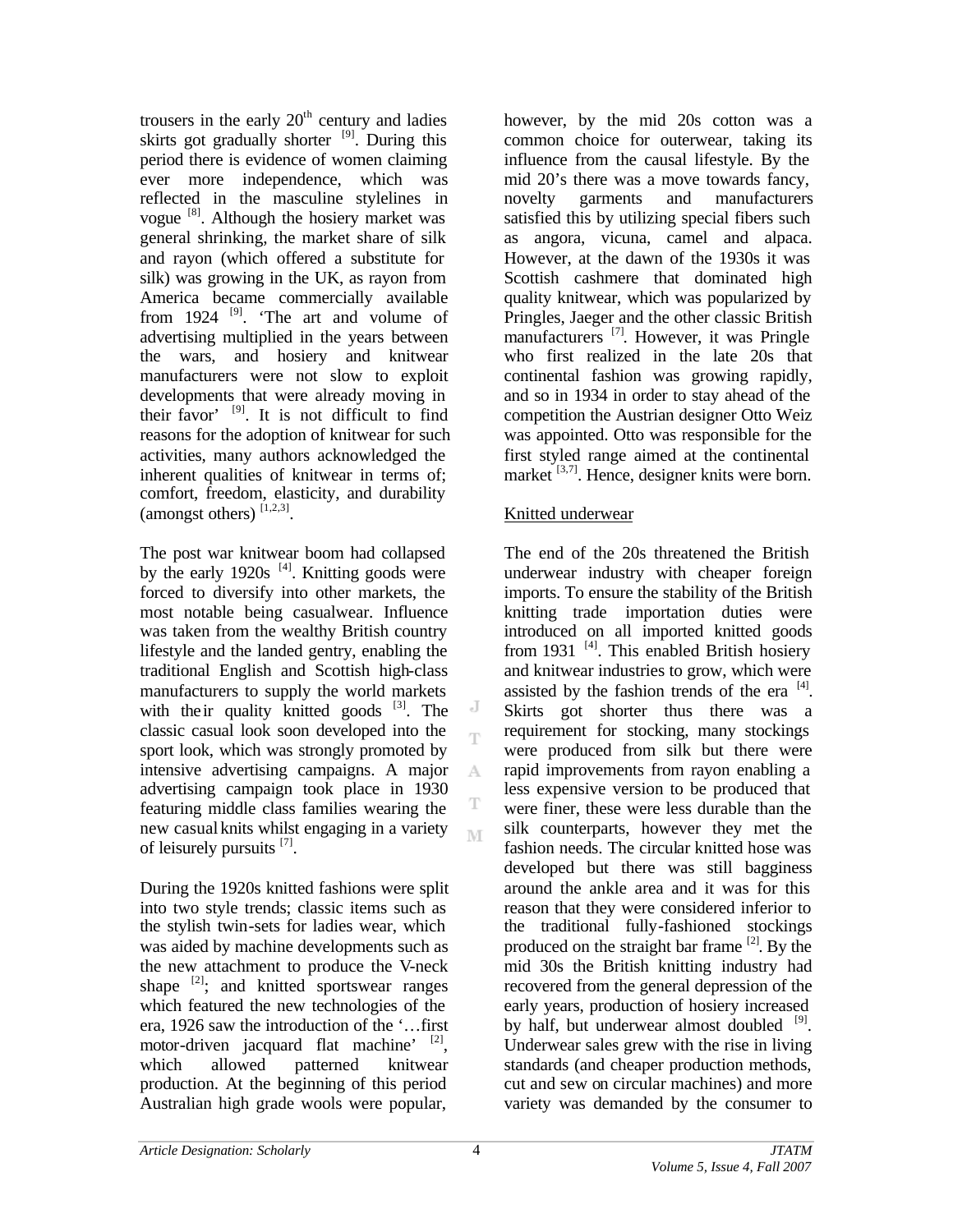match the trends in outerwear. 'Spiers produced a successful machine of this type in 1930, termed the Spensa Purl machine<sup>,  $[2]$ </sup>. This machine was a circular weft knitter capable of producing purl structures with tubular welts and rib borders. Wools were replaced with less expensive and lighter cottons and rayons; this prompted the popularity of cotton underwear  $[4]$ . During this period cotton interlock was patented as a new fabric, this was remarkably fine and soft in texture, which made it an expensive fabric  $[4]$ . Rayons growing popularity was evident in stockings – silk was still the best fully-fashioned hose but for mass demand circular (seamless) rayon was next best  $[4]$ . By the end of the 30s millions of underwear garment were produced on the circular overlock machines [7]. Wells acknowledged that during this era knitted outerwear garments were less important, '…but the vogue was beginning'  $[4]$ . During the years between the two world wars knitwear was mainly a woman's market with men's items only required in the form of sports shirts, pullovers and cardigans <sup>[4]</sup>. In terms of styling this was the era of detailed shaping, fitted waists slightly broader shoulders and intricately shaped necklines. It was were woven styles began to be mimicked into 3-D knitted goods (most women were proficient dressmakers), darts or holding began to appear which were part of the knitting pattern. Sweaters were short, knitted with rib texture, short sleeves and ties necklines proved popular. This was an important era in terms of the shift from functionality to fashion. 'The tendency for woolen underwear to be supplanted by fancy woolen outerwear, noted in the inter-war period, continued after 1945' [7]. It was noted at the end of this period that there was a lacking in design education to move the industry forward in line with hand knits<sup>[7]</sup>.

### The war years and synthetics

The early war years saw a sharp decline in hosiery and knitwear  $[4]$  this was an era of make do and mend with rationing on clothing introduced in 1941. During this era

hand knitting was again popular with style lines turning to short sleeves, due to the lack of resources. 1941 saw a decline in silk stocking and their cheaper counter parts (cotton and rayon) were soon in short supply because of the problems effecting imports during the war. This encouraged the bare leg look or hand knitted footlets. The era after the second-world war had a massive impact on the hosiery industry with the introduction of Nylon commercially <sup>[9]</sup>. The most attractive feature of nylon is its ability to be given a permanent set – the value being to the nylon hose  $[6]$ . Nylon's thermoplastic properties allowed a seamless hose to be produced and heat set (in addition it was cheap, strong, fine and uniform). Hence, the classic fully-fashioned hose had no longer a place in the fashion market. Courtauld's and ICI had licensing agreements with Dupont from 1939 but is wasn't until the completion of a new plant in 1948 that major scale production for the Nylon begun in UK changing the face of stockings for ever  $\left[6\right]$ .

Outerwear saw a dramatic change in styling as hemlines returned to the ankles during the 40s, this obviously required more fabric and yarn, Christian Dior introduced his new look – fitted skirts, which finished 16 inches from the ground  $[9]$ . During this period Hollywood played a highly influential role in fashion knitwear. The film stars of the day and other celebrities were sent the classic twin-set  $^{[7]}$ . It provided glamour and glitz to classic knit silhouettes bringing them into mainstream fashion by introducing the sweater girls  $[3]$ . Gulvin quotes a letter from Deborah Kerr in 1949 thanking Pringles for the twin-set [7]. This styling exploited the natural stretch properties within the knitted structure to produce figure, skimming sweaters  $^{[3]}$ . However, yet another crises hit the knitwear market in the early 50s (Korean war) and with it came increases in wool prices, which contributed, to a worldwide recession in textiles<sup>[7]</sup>.

The years after 1953 saw a peak in the British hosiery industry, nylon fullyfashioned stockings produced on straight bar

J Ť

A

M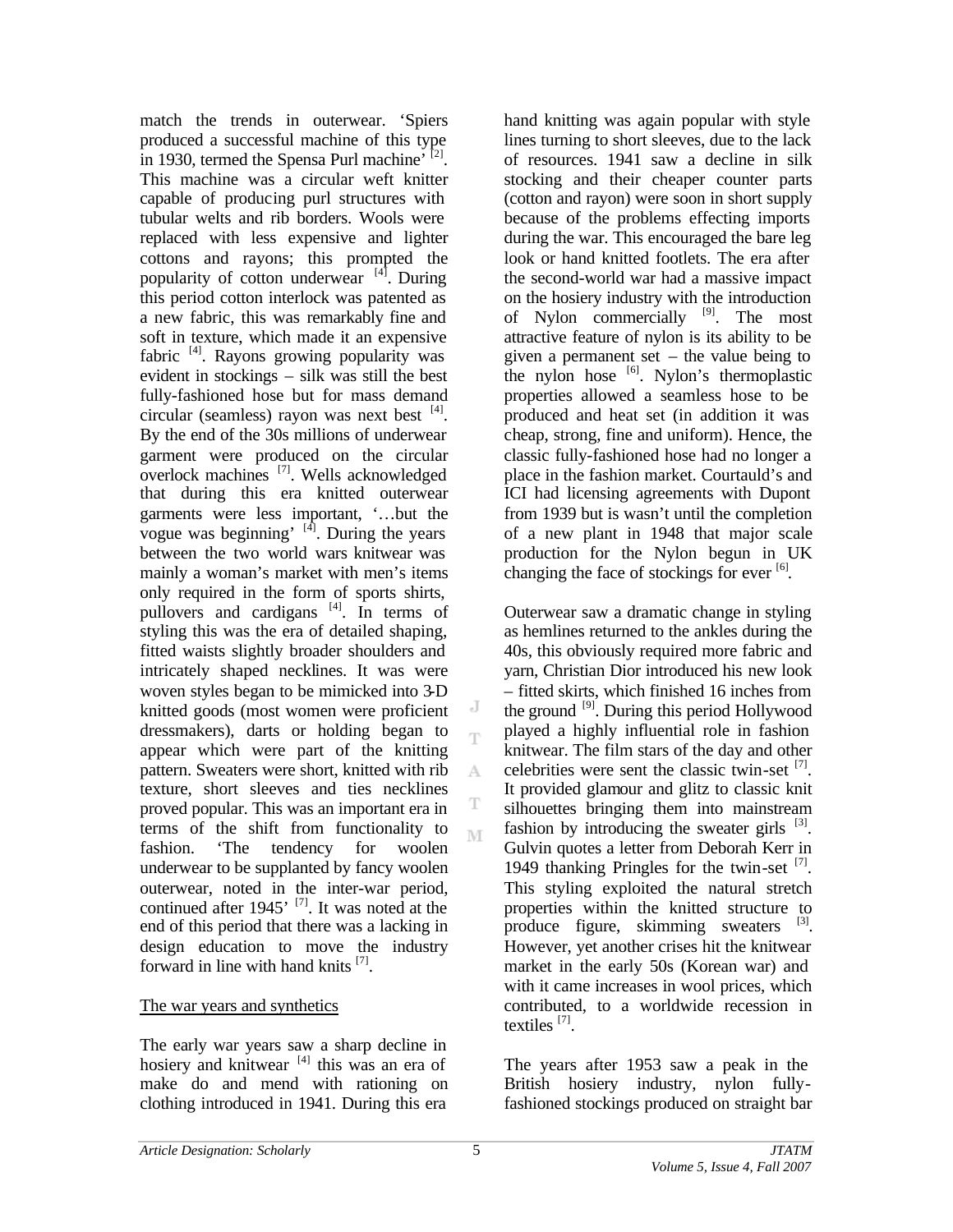frames became finer and productivity rose  $^{[2]}$ . This was prompted by the advancements of the circular heat-settable seamless stocking, the problems of bagginess was solved heat shaping could now occur. This was one of the dramatic changes in the knitting industry <sup>[2]</sup>. Fashion styles became simpler so did machines and make-up techniques in hosiery. However, fashions progressed and by the end of the 50s the bare leg look was the rage  $[2]$ . This is confirmed by Brackenbury were he states '…ladies hose which suffered a dramatic eclipse in the early 1960s when a fashion change wiped out an enormous industry virtually overnight' [1]

## A new word in fashion

Mid 50s a new word entered the fashion arena "casual" [10], separates became the trend, (i.e. a skirt and matching unstructured top) – these were commonly referred to as jumper suits. Acrylic became popular because it could be blended with wool in outerwear garments producing easycare garments. Dyeing and finishing techniques also improved around this time extending the present use of raw materials  $[4]$ . Lycra became a commercial reality with its properties suited to the casual market. The Dolman sleeve sweater of the 50s, which had wales, that ran in the vertical direction rather than in the horizontal became high fashion  $[1]$ . This style line (with folds developing under the arms and around the tightly constrained waist) was produced from plain knitted fabric. The advantage of plain fabric was its drapeability and ease of bending in both planes  $[1]$ .

Until the mid 50s warp knitting had tended to be small, however 'the development of the modern specific-purpose raschels dates from 1956, when a 12 guide bar raschel machine led to the rise of the raschel lace industry'  $^{[2]}$ . In addition to developments in warp knitting, weft knitting had some innovation of its own the first purpose built double jersey circular machine which could produce knit, miss and tuck stitches was

introduced, opening up patterning possibility as previously unseen  $\left[2\right]$ .

It is interesting at this point to report, "...berets were the rage of New York" [10]. Further to this we can see attempts by knitwear pioneers to advance the machine technology. Macqueen patented his idea to use the Basque beret technique (flechage) for producing outerwear in the late  $50s$ <sup>[25]</sup>. Emma Pfauti based her concept of complete garment around a yoke  $^{[25]}$ . However, the technology of that era was not advanced enough (variable stroke was a significant problem). There appears to be evidence from Essingers account of working life that couture cardigans from Paris "Elsa Schisparelli" (designer label) around late 50s were knitted in one piece with no seams "…there were no seams anywhere because the welt, sleeves and stole were knitted into the shape"  $^{[10]}$ . Essinger goes on further to descried the fit as superb "…sitting so lightly on the waist and shoulders you hardly knew you were wearing it" [10]. During the 50s large companies such as Courtaulds and ICI boomed, with M & S setting the quality standard; and BHS / Littlewoods producing cheaper products. The 50s was very much about machine development, faster speeds, and increased patterning opportunity. If only the electronics could have developed in-line with the 50s innovation, who knows were knitted fashion would have been now.

### The diversification of the industry

The swinging 60s brought wealth and prosperity to all sectors of the knitting industry. Due to the technical advancements of warp knitting machinery during the late 50s, it has been reported that by the 60s this was the fastest growing section of British hosiery industry incorporating mainly manmade fibers  $^{[4]}$ . This industry directly competed with woven and by 1969 it was estimated that 50% of men's shirts were made from warp knitted fabrics<sup>[4]</sup>.

J T

A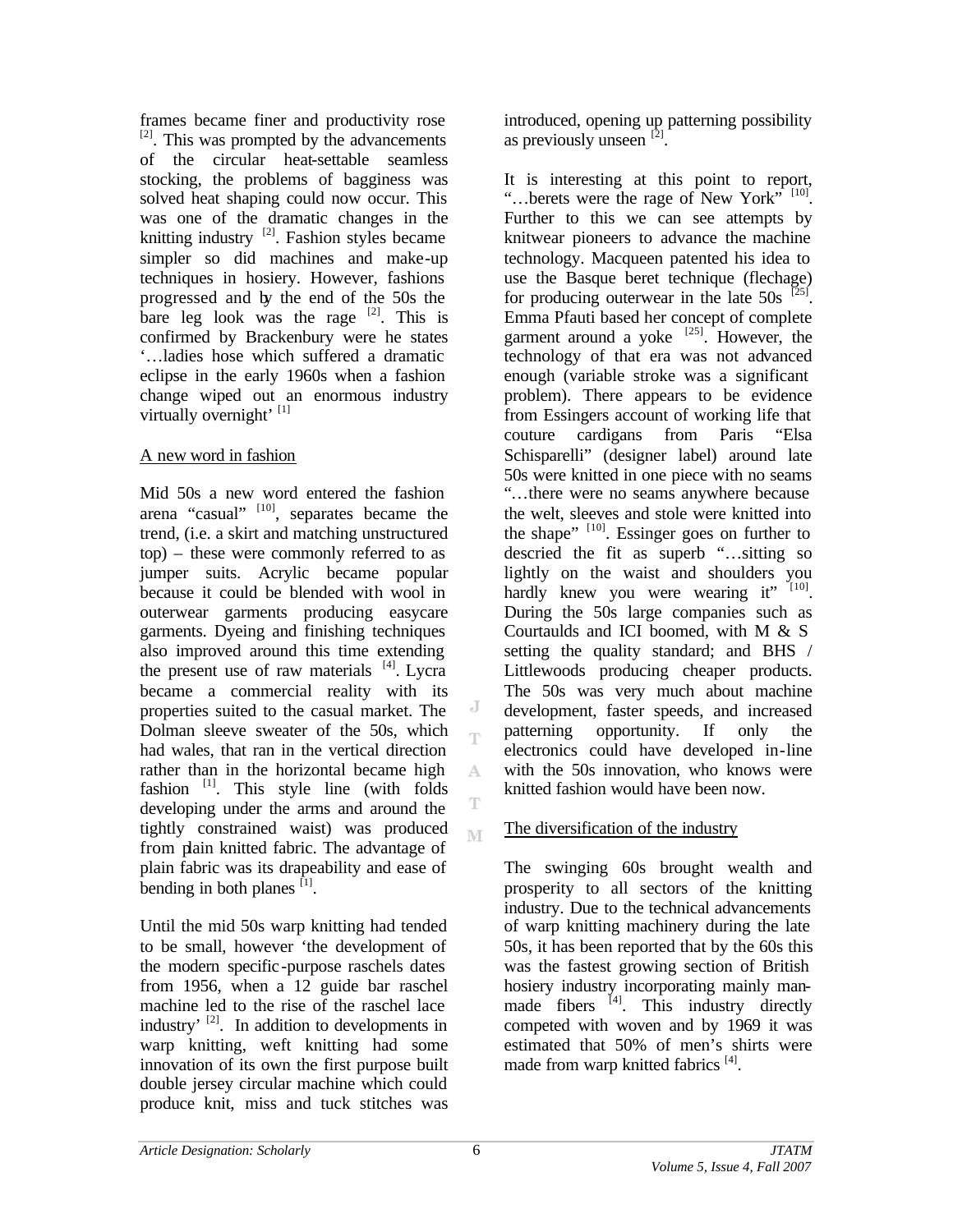There were also significant diversifications in weft knitting by the early 60s, the cotton patent machine is reported to have abandoned hosiery production in favor of outerwear  $[9]$ . During the mid years 18 firms from the hosiery industry  $[4]$  had been taken over, which demonstrates the wide diversification and modification of the industry. Courtauld and ICI grew and so did Coats Paton whose success was attributed due to Jaegers triumphs as a retailer – one third of Jaegers payroll were employed on knitwear manufacturer [9] and Otto Weisz led Pringle to expand into men's fashion in 1961/62. During the 60s Scottish knitwear grew dramatically and UK exports grew and more than doubled between the mid years [4] this obviously influenced diversification into specifically designed export ranges. The USA is reported to have responded to this new development faster than UK particularly in men's fashion, therefore a substantial export trade was established  $[4]$ . In addition to the diversification of weft knitting into the outerwear sector the 60s is credited as the double jersey/jacquard boom, this structure created a shift from woven fabrics to knitted fabrics. This was the advantage of the new technologies, and machine builders (Bentley, Stibbe-Monk and Kirkland) had many patents in needle selection mechanisms to carry out the function of lifting needles to knit or leaving them down to miss during this period  $[1, 9]$ . A During the decade from 1963 the yarn consumption in double jersey increased especially filament type yarns such as M crimplene polyester this assisted in placing polyester knitted items at the forefront of female fashion and by 1969 double jersey had over  $50\%$  of the knitting market  $\left[1, 2\right]$ . Hence, here fashion was machine led – without the machine innovation these mechanisms would never have enabled fashion to have machine jacquard. Again the properties of the knitted structure were exploited; the stretch nature of rib structures gave rise to a figure-hugging silhouette that wovens could not achieve. 'The period from the mid-1960s to 1973 is often regarded by knitters as a golden age because fashionable

demand for textiles composed of synthetic fibers reached a peak during this period'  $^{[2]}$ . This era is credited to the black poloneck sweater and Benetton's colorful ranges <sup>[3]</sup>. It wasn't until the mid 70s that the jersey bubble burst partly due to the Italians designers who were becoming recognized internationally for their classic knitwear styling  $^{[3]}$ .

The advent of the mini skirt by the mid sixties again effected hosiery production as individuals moved from wearing stocking to self-supporting tights [2]. This prompted innovation and advancement in hosiery machinery, and by 1967 toe closing was possible on the circular machine  $^{[2]}$ . During the 60s Pretty Polly rose to be the leading company in UK hosiery, assisted by the launch of hold-ups in  $1967$ <sup>[9]</sup>. By the late 60s Pretty Polly had commercially produced the "banana type panty hose" (one-piece tights)  $^{[1,2]}$ .

Moving to the later years there was a great belief in the industry that new technology must be found to drive the knitting machine forward. The concept of pressing the knitted stitch prior to loop formation was becoming reality. The Courtauld's team led by Frank Robinson developed the presser foot. This opened up a whole new era for knitted patterns and stitch holding techniques. It was found that it was possible to begin knitting on empty needles with the assistance of a mechanical device. However, their patent relating to the production of seamless garments by producing tubes prevented other from developing the idea further [1]. These early technological advances are now a standard on modern knitting machines, but it took them twenty years to evolve into what we see today. The vogue of the period was now producing simpler garments, which called for less sewing and cutting out. Two important machine developments in this era were the launch of the Protti PDE flat knitting machine at ITMA, which stunned the world. It was the first example of needle selection

J Ť,

T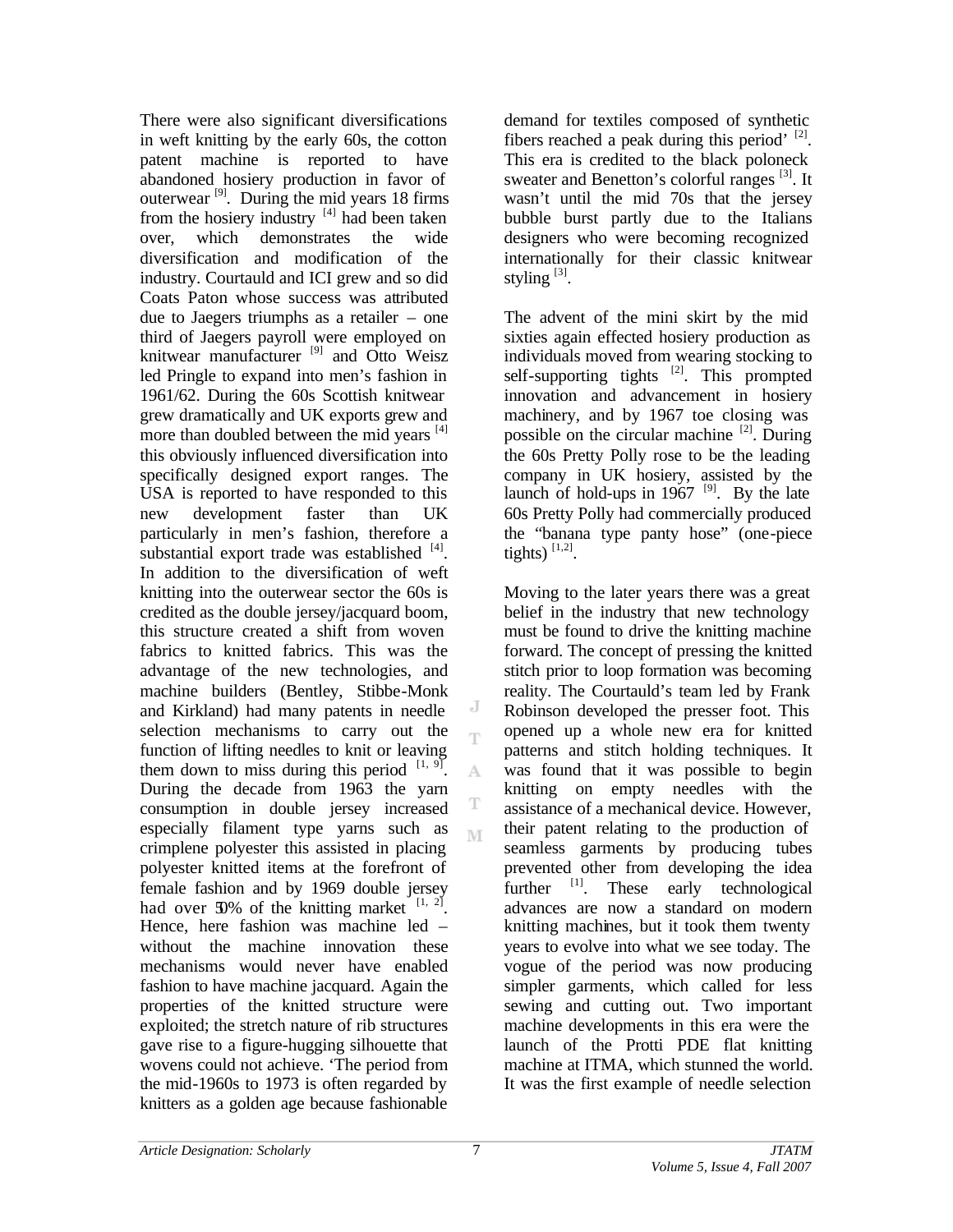by electro/mechanical means and Shima's seamless glove machine  $[2,11]$ .

## The golden knits

During the early 70s an unsuccessful attempt was made to break into the US men's leisurewear market with double jersey structures produced from filament yarns. 1973 saw the peak of double jersey produced from filament yarns and the over expended industry failed to penetrate into new area<sup>[2]</sup>. Ladies fashion around this time was turning back to natural fibers produced from woven cloth; hence knitwear was not the craze  $^{[2]}$ . By the early 70s Milan had risen to be the fashion capital of the world. Italian knitwear such as the sophisticated unique style of Missoni was highly promoted in international publications such as Vogue and was the talk of international fashion conversation<sup>[3]</sup>.

During the 70s worldwide production was greatly influenced by knitwear designers<sup>[3]</sup>, this opened up the mainstream fashion markets to the knitwear industry, thus providing scope for innovation and new technological development  $[3]$ . Black associates the technological drive with design development  $[3]$ , but it is clear from the earlier decades that technological advancement pushed opportunities for design as a method of survival, and post war design education began catching up and utilizing the available technology. During the 70s knitwear boom, strong influence was taken from the direction of hand knitting, Patricia Roberts, Sarah Dallas and Marion Foale assisted knitwear back into mainstream fashion  $^{[3]}$ . From the early 80s there was a revival of hand knitting with a strong emphasis on individualism. Black states, in the 70s and 80s it was clear that design developments led technical progress  $[2]$ , but in reality it was a partnership between technology and design driving the industry forward? The gap was closing.

Many British designers found new international markets in Japan and America

 $[2]$ . According to Black an '...explosion of new ideas created a shift, as knitwear markets polarized into the older age-groups buying classic and traditional knitwear and the growing younger, fashion-oriented consumer buying 'items' for impact – often colorful, hand-knitted, patterned sweater' [2]. The early 70s saw skinny ribbed knitwear in cut and sew styles with synthetic yarns, which were highly promoted both by the manufacturers and fashion outlets. This was not a challenge to technology but was a move away from the basic classic sweater of the 60s. Knit altogether became sexier for the young and carefree. 1975 saw 'the first fully electronic flat machine'  $[2]$ . This enabled jacquard patterns to be produced from "jacquard steels" which enabled colored motifs to be combined with other stitch variations. According to Brackenbury knitwear dominated fashion in the late 70s and early  $80s$ <sup>[1]</sup>. Kenzo wrapped the fashion conscious women in brightly colored knit layers in the Jungle Jap label  $[3]$ . There are other examples such as Coogi (Australian company) utilizing a man's sweater that combines color (in the form of jacquard) and texture which is only achievable through partial knitting  $[3]$ , which was still expensive to produce during this era. 'However, in cut and sew knitwear it faced competition from the less versatile but more highly productive circular garment-length knitting machines. Additionally in the production of classic, plain fully-fashioned knitwear it was unable to challenge the shaping facilities of the straight bar frame'<sup>[2]</sup>.

Even knitted underwear slowly was subjected to fashion changes and became what we know today as the T-shirt  $[1]$  but this was much less than a challenge for technological advancements. It has been suggested that over the last twenty years the revolution in modern knitted fabrics has come directly from the integration of elastic with enhanced functionality  $[3]$ . The rise in the fitness boom of the 80s was translated into fashion using spandex blends in jersey knits, according to Black they created a new

J Ť.

A

M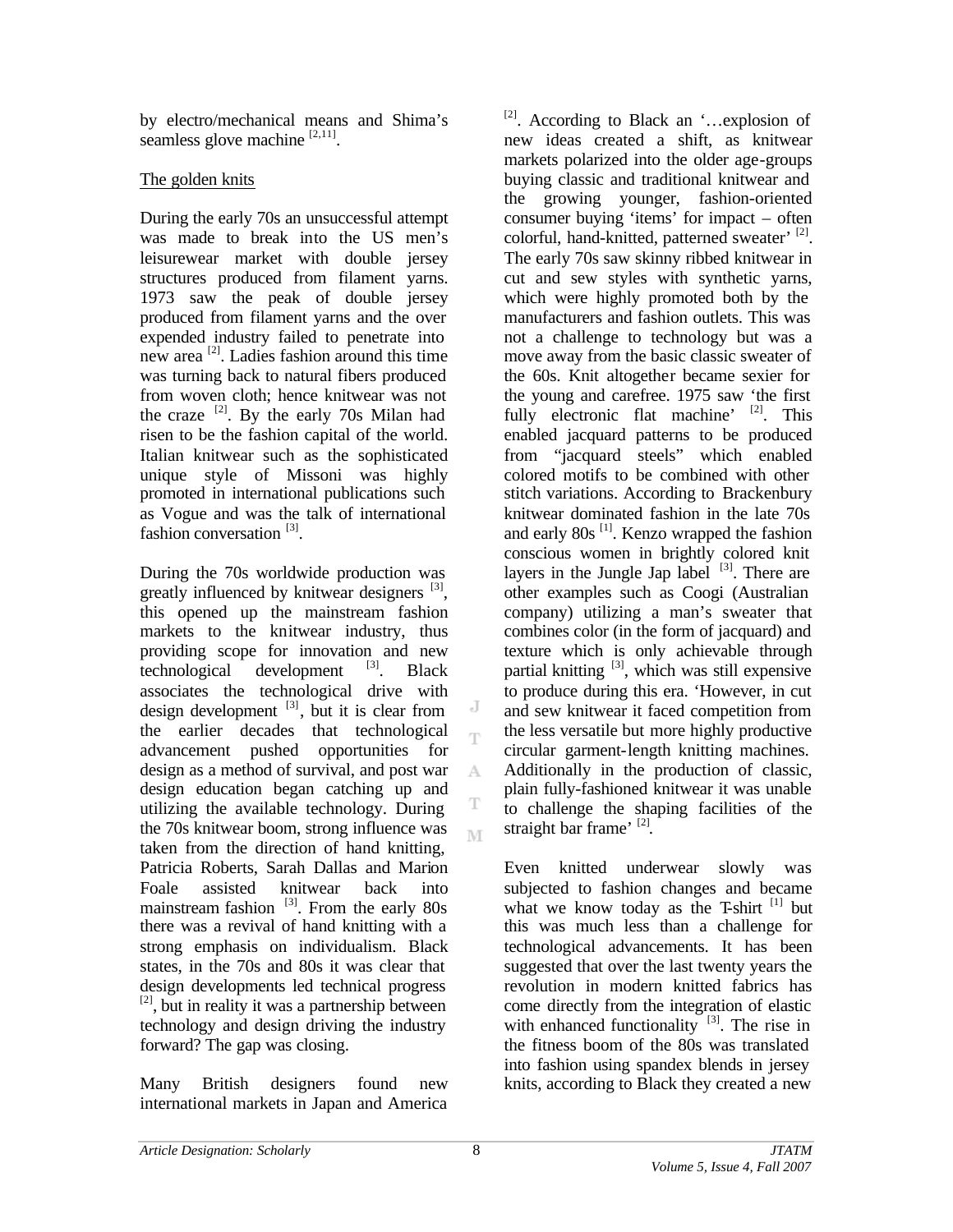wave of energy in club culture – eventually rolling out into sportswear  $^{[3]}$ .

## The fashion led market

The mid 80s brought a new fashion led market hammering costs down, and thus bringing fashion within the grasp of the majority of the population  $[9]$ . The big name in knitwear was now Benetton an Italian retail chain and in the UK NEXT and Gap grew. Power dressing became popular as knit moved away from the figure hugging silhouettes into a casual comfort zone. The styling thus became softer and oversized often with large colorful imagery. This was classed as a basic wardrobe item and was a key design icon of this period. Low cost manufacturing countries (Turkey) gained momentum entering into the mass production market there was a large investment of machinery at the start of the 90s, which peaked, in the mid years  $[12]$ . During the late 90s the Turkish knitting sector entered a general restructuring and reached the capacity of today's markets  $[12]$ . The technological development in the weftknitting sector that had begun in the somewhat earlier years now became more driven as the developing UK and European markets struggled to survive against increasingly cheaper export.

'The advent of computer controlled V-bed A knitting machines has changed the situation dramatically' [1]. In the 80s simpler programming systems were devised, cam M boxes refined and stepper motors introduced to control stitch length  $^{[13]}$ . A research program was developed between Shima and Courtaulds (1985) to develop integral garments  $^{[13]}$ . 1987 saw 'the first of the CMS series machines' <sup>[2]</sup>. This machine was important for its holding down sinkers and new reversible motor technology to knit short strokes were the cam box only moved over the active needles  $[13]$ . This machine was sold very much due to its ability to knit 3-D structures. There was a change from the concept of fully-fashioning only being used on quality yarns, to fully-fashioning entering

the fashion arena with cheaper synthetics being used. 'The ability to fully-fashion on a wide range of fabric types is now possible' [1]. Knitting machines now had stitch length control, patterning versatility and controllable takedown mechanisms.

However, the technological developments, which had been crucial to the continuous reinvention of industrial, knitting from its humble beginnings, were hampered by two factors. Brackenbury outlined these to be firstly the skills of the designer and the technician's ability to program complex patterns and secondly the time factor prototypes take longer to develop  $\left[1\right]$ . This idea is later confirmed by Black '…but now designers and technologist struggle to keep up with the opportunities afforded by the latest technology<sup>, [3]</sup>.

## The return of comfort dressing

The early 90s moved away from the power dressing masculine style lines of the 80s to comfort dressing. Brackenbury acknowledged in the early 90's that ' it would be very difficult to find individuals anywhere who are not wearing at least one knitted article<sup> $\frac{1}{1}$ </sup> in further investigation it was discovered that most individuals wear at least 2 knitted items every day. This was aided by M & S working with Dupont to create an important commercialization; introducing Lycra yarns to the mass market, initially in hosiery, sportswear and underwear and then into suits <sup>[9]</sup>.

Quality knitwear found its place in formal dress as well as fashion. The classic twin-set has come back to create a comfortable classic with different twists in terms of materials, patterns and proportions <sup>[3]</sup>. Decorated (beaded) cardigans were an important accessory during this period creating an opening for classics in the eveningwear sector  $^{[3]}$ . Again the branded British classics came to the forefront of fashion, Jaeger, Pringle, Ballantyne and John Smedley, the English gentlemen look was translated into many collections. Each

J T

T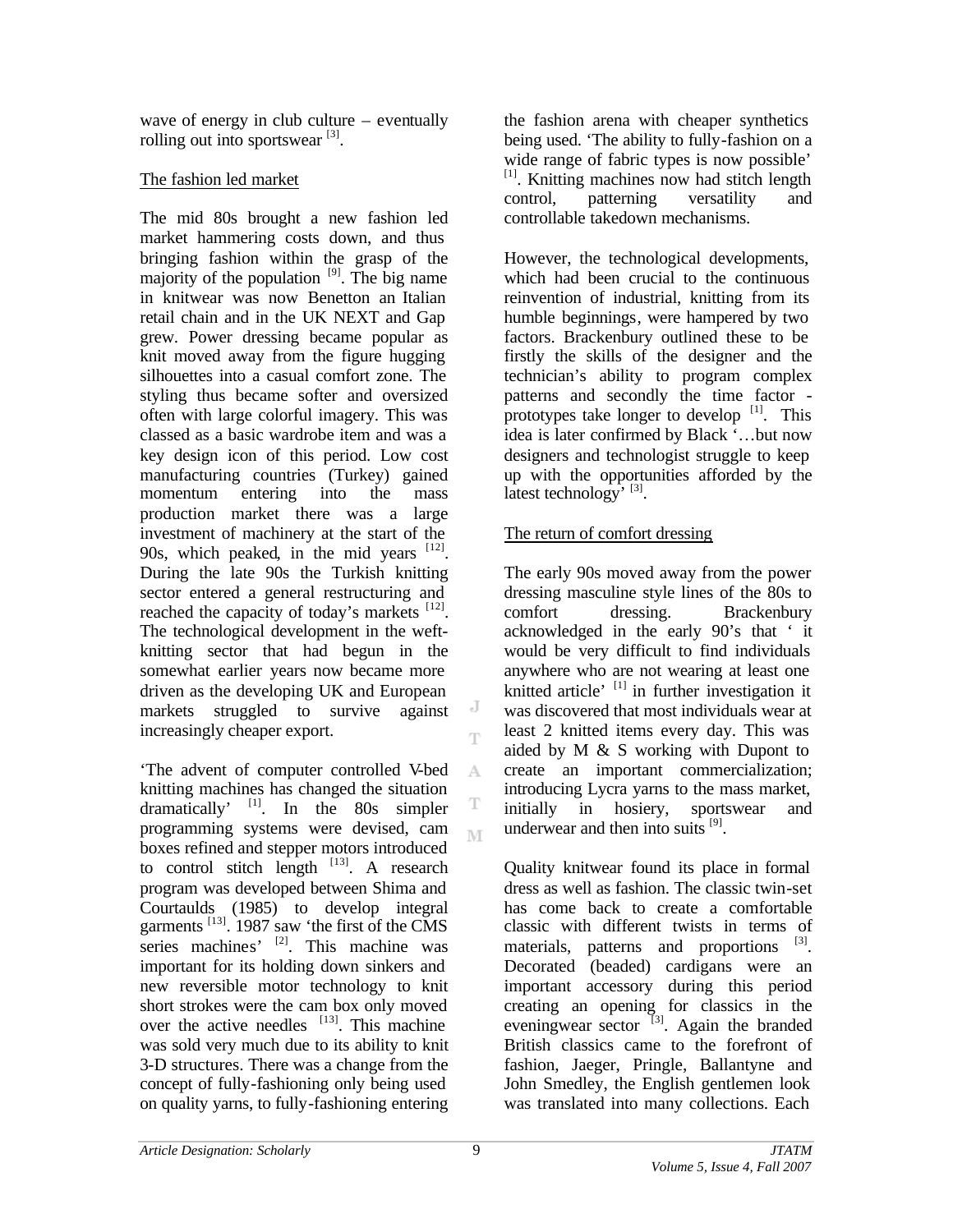brand worked in unison with a designer to create an inspirational range that had appeal to the younger market. Vivienne Westwood collaborated with Smedley and created a classic Argyll pattern under the umbrella of the 'voyage to Cythera' collection  $[3]$ . It combined a classic fully-fashioned Smedley twin-set with knitted long johns in a bold Argyll pattern. The likes of Clements Ribeiro reinvented cashmere with bold patterns and colors  $[3]$ . During this period, style and fit were extremely important, it was very much about body beautiful and silhouette, new inset sleeves manipulate the knitted structure and skinny ribs become the style of the classics, creating a unique styling.

Within knitted fashion there was also a strong influence of deconstruction and transparencies creating a suckle nudity in fashion  $[3]$ . For examples turn to Lainey Keogh, Lagerfeld and Galliano. In addition Macdonald created some interesting knit designs based on transparencies  $[3]$ . By the mid 90s overdyed fine gauge knitwear, trimmed with feminine touches (lace and beads) often styled over a printed dress were heavily featured. Missoni's signature pattern (multi colored zigzags and stripes) again found vogue in the mid 90s, there was very much a mixing of old and new technologies [3] .

Numerous Authors have commented that design education has not moved with the available technology resulting in designers with very little technical knowledge (with notable exceptions) and thus heavily reliant on technologists and technicians to interpret their ideas, in the same way they depend on pattern-cutters for woven fabrics  $[1,3]$ . Brackenbury comments that books on clothing technology are many, with just a mere reference to knitted goods, however his book recognizes the 'particular attributes of knitted fabrics and their handling to produce garments that are both special and unique<sup> $\left[1\right]$ </sup>. Perhaps this indicates that knitwear is striving to become a fashion in itself, worthy of its own special place in

history, a view perhaps considered by Black '…knitwear is regularly an invisible but staple element of many collections – not often shown on the catwalk but a significant turnover nevertheless'  $^{[3]}$ . If we take a look at Pringle the image we conjure up is "knitwear", yet Pringle (since 2000) in itself is a whole collection including accessories  $[15]$ . It appears that knitwear is the driving force here, which appears to be an image reflected in many British branded collections. It is true that all the brands have re-positioned themselves within the luxury category and redefined their market by establishing ranges (e.g.: red, golf). Head of manufacturing at Pringle, Colin Anderson is reported to comment on the repositioning of Pringle '…it's all about technical innovation during knitting and finishing to give a unique selling point'  $[15]$ , which is clearly demonstrated in its new cashmere garments (2005) produced from 2/28 yarn.

## Technology advancing towards complete garment production

It was reported that during the 1995 ITMA exhibition in Milan knitting technology came of age  $[16]$ . The technology became more accessible and more responsive to new ideas and it is demonstrated through fashion designers increasingly exploiting the technology of knitting within their collections. Black comments on … the increasing use of integral shaping in sweaters we see in the mainstream market, and the extraordinary range of pattern and construction now available in tights and stockings' <sup>[3]</sup>. More features were made of seams i.e. the style lines became prominent features. However, the most noticeable influence of modern technology within fashion is that shaped garments have become mainstream fashion utilizing predominantly acrylic yarns, to create less expensive garments with that hallmark of quality, (New Look, H  $&$  M). Due to advanced technical developments during the 90s; Shima SES Compact digital machines capable of producing fully-fashioned pieces knitted sequentially and SES 122RT with its

J Ť

A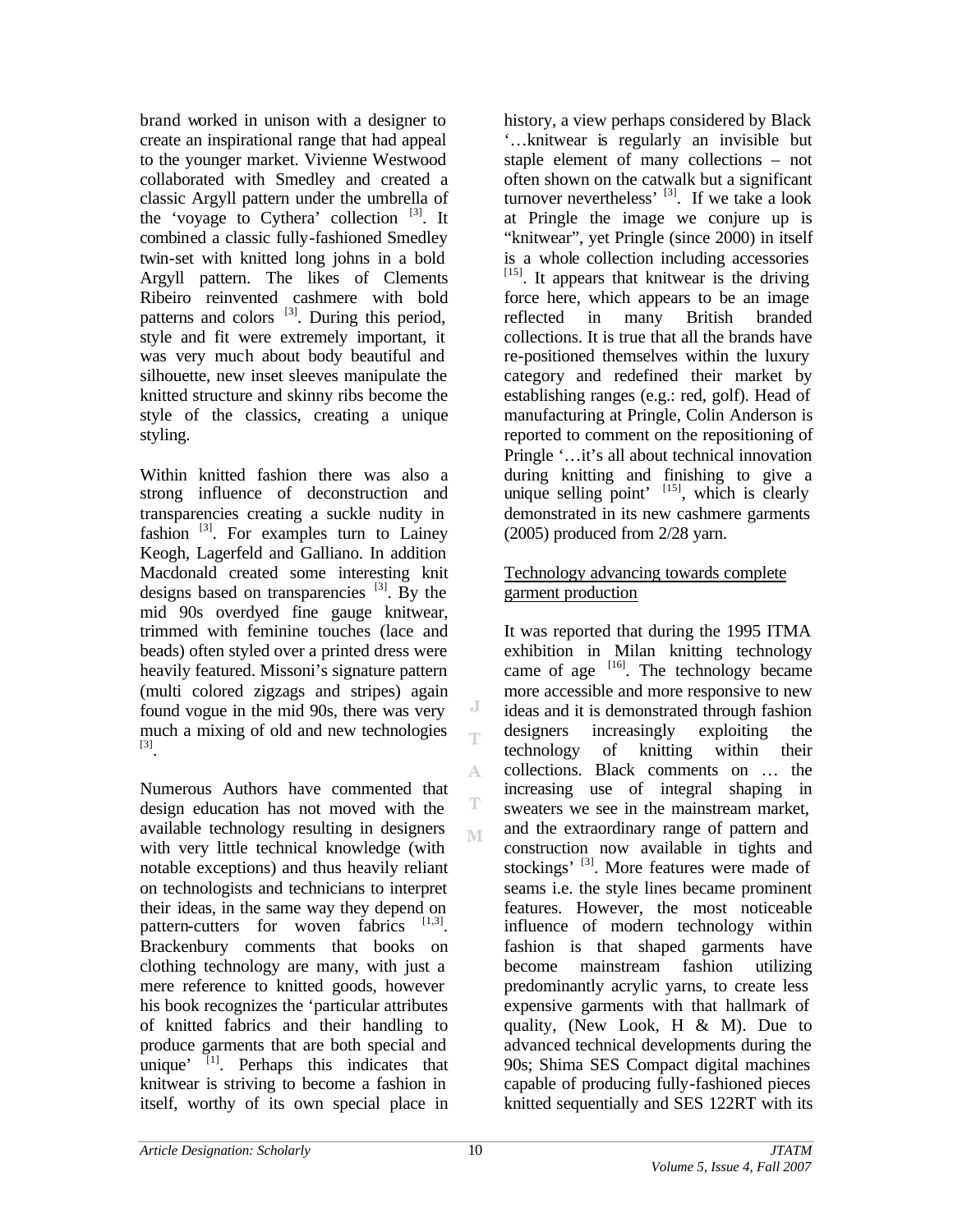extra set of small needlebeds positioned above the normal knitting area to facilitate the knitting of shaped ribs  $[16]$ , quality knitting is no longer limited to the elitist traditional manufacturers. This was very much apparent with all the talk of complete garment production during the  $90s$ <sup>[14]</sup> and by 1995 Shima had satisfied this speculation by launching its revolutionary first generation of Wholegarment machines (SWG-X and SWG-V). Hence, providing shaping knowledge to an open market. According to Shima, the whole garment technology within fashion has been evolutionary rather than the predicted revolution  $\left[17\right]$ . Many industry experts evaluated this to mean the industries mindset has not progressed at the same pace as the technical developments  $[17]$ . But in reality it could be that the product range capability of the first machines was too restrictive for the fashion arena (the early machines were only capable of knitting basic style lines) [17] .

### The move into the millennium

By the late 90s fully-fashioned knitwear became the common style on the market with shapes get smaller and more tailored. The fashioned shoulder technique used for traditional manufacture of high quality goods became a hallmark of knitted quality <sup>[16]</sup>. This is probably an indication that manufacturers are coming to terms with their new machinery and shaping techniques, and the flawed designer/technician partnership was becoming more harmonious. The knitted dress was given new exposure by the likes of Macdonald and Lainey Keogh creating inspirational pieces for their collections <sup>[3]</sup> and much effort was placed on finishing trims to create a smoother and more modern look, in many cases trims became integral. Eventually fashion geared towards the craft look, which prompted chunky knitting promoting a general knitwear revival [3].

## The  $21<sup>st</sup>$  century

Fashion styling and lifestyle had become a key feature in fashion at the birth of the new millennium. It is the era of "sexy", as feminine style lines take to the catwalk. This is important for knitwear due to the comfort and conformity of the structures. During the late 90s and early in the new millennium the luxury market grew and cashmere was brought to the forefront of fashion adding a glamorous edge, aided by influential fashion designers, Prada and Louis Vuitton by Marc Jacob. They promoted ladylike styling; a classic knit with a woven skirt, with the addition of a cashmere basic slung over the shoulders or tied loosely around the waist  $^{[3]}$ . It became widely accepted that luxury UK knitwear required a point to sale to attract customers [15]. Research acknowledged that women will buy a cashmere sweater solely as a fashion statement – however if she has wealth, other factors such as color, seasonal fashion, fit and comfort will be key factors for luxury <sup>[15]</sup>. A male however has not much interest in seasonal fashion he invests in a luxury sweater every 3 years at high cost [15]. However, in contrast other Authors appreciate the turn in men's knitted fashion at the dawn of the new millennium and relate this to influences from continental trends. Comme des Garcon, Dries Van Noten and Kenzo have all used combinations of color and patterning to subvert the traditional classic mans sweater <sup>[3]</sup>. Even the twin-set has filtered into the early 2000s men's designer knitwear sector. Cinc is a label producing exclusive cut and sew twin-sets for men from a combination of different structures and yarns. Designers such as Kenzo are reported to have a high proportion of their collections in knitwear $^{[3]}$ and the move at the end of 2001 is for luxury chunky knits.

Since the skeptical 90s there has been a lot of technological development regarding developing specialist machines to produce complete garments. It was noticeable that this technology was inhibited primarily by perception. However, 2003/04 saw the first

J Ť

A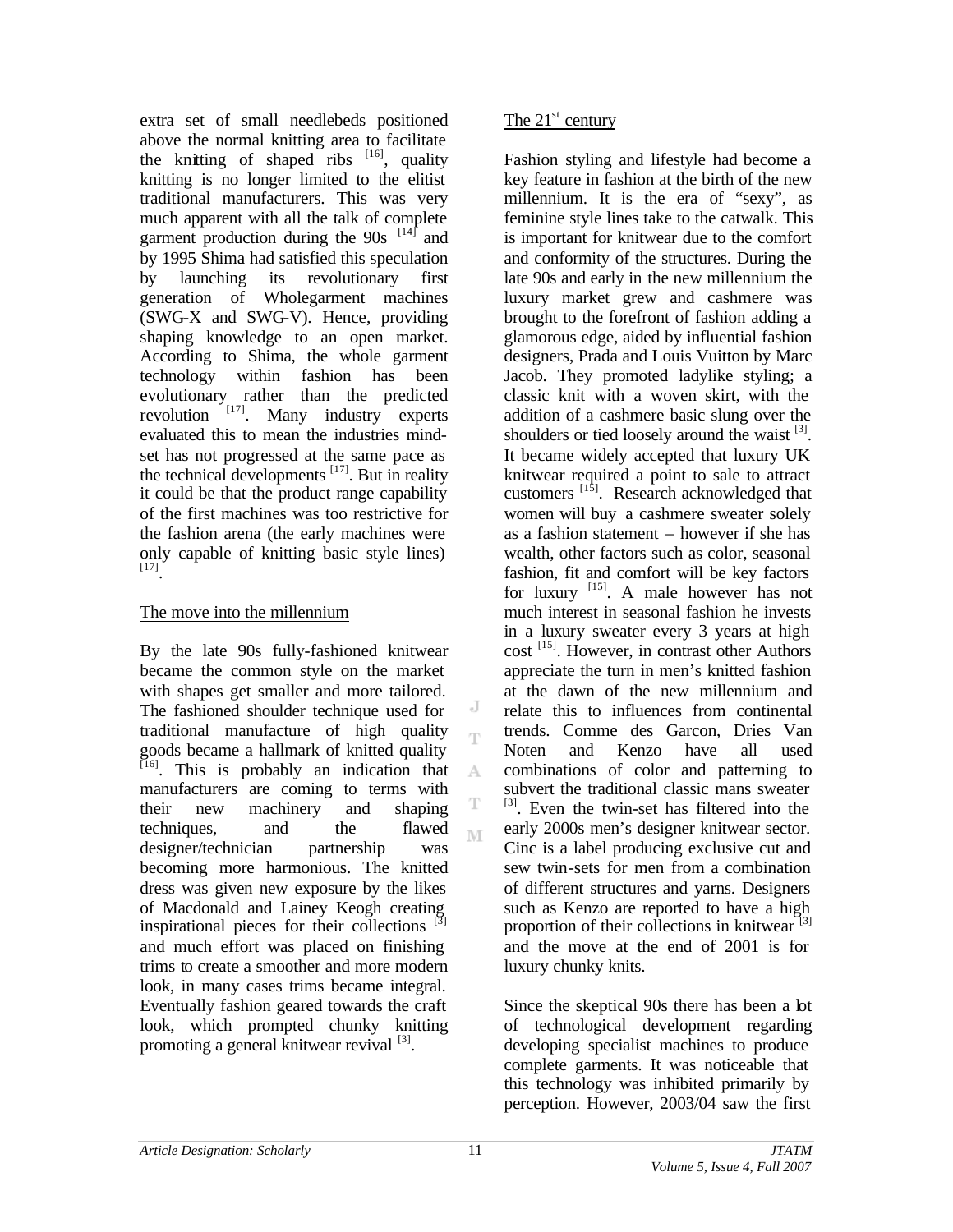examples of complete garments appearing in the shops. It appears that seamless technology is a way forward for the West to capture a niche market. However, it is questionable whether marketing the seamless feature of a garment, is adding benefit to the consumer. M &S and oasis are certainly examining this possibility by including swing tags on the labels  $[19]$ . There were many doubtful reports that the commercial garments produced on wholegarment were too simplistic for today's discerning buyer  $[19]$ . However, recent machinery investment represents a major commitment (especially in Italy) and belief in the technology, so it appears it is here to stay. Research conducted by Knitting International illustrated that this technology is now being accepted by major retailers and internationally known brands and is set to grow its share of the knitwear market  $[19]$ . Hunter identified usage with many ranges, listed are some examples MaxMara weekend range, DKNY Jeans, Versace, Burberry, McQueen, Simona Barbieri (Italy), Maglificio Imapier based in Barletta (south east Italy)  $^{[19]}$ . The situation of 2005 is reported to fall into two categories; cheap yarns with elastomeric for young chains, Holmes estimates '…that 35/40 % of all apparel in developed markets may contain some elastane in filament form'  $[20]$ ; or those trying to incorporate new technology into the fashion domain  $^{[19]}$ .

By autumn 2005 the mood was very much about quality, pointelle knits are the vogue and there is also interest in the crafted style. Smedley's is exclusively merino lambswool, and for summer high quality (Switzerland) sea island cotton  $^{[21]}$ . Trends for 2005 spring were geared toward lightweight fine gauge knits  $(12 \text{ gauge etc})$ <sup>[21]</sup>. Traditional UK companies such as Pringle and Ballantyne have to be more innovative within the ranges having both classics key items and contemporary directions in their garments. It is interesting to note that both Pringle and Smedley in recent reports claim to be design led <sup>[15, 22]</sup>. Yet with technology moving at the current pace it is unlikely that technology is

not playing the key facilitator. Hunter reports that the main trend in garment technology in 2004 was a wider range of gauges especially course gauge, larger bed widths for larger sizes and improved yarn feeding systems  $[14]$ . In terms of technological innovation, advancement has been limited in these recent years and again design is feeding from the previous technical developments. Hence, the statement 'Technology is not the leader. New Technology has to handle our design requirements' <sup>[15]</sup>. This is still giving the impression that in this techno age technological developments lead, followed by a period were design explores the boundaries of the technology and then the cycle repeats.

### Technology at its best

There were many technological breakthroughs in the knitting machinery within the millennium period, the importance of the technologies influence/partnership with design was demonstrated in the first International Knitting Machinery Exhibition (IKMA) held late 2003 in Milan. This was the knitting industry breaking away from the prestigious long running general textile fair (ITMA) signifying the growing strength of this method of textile manufacture and its stand alone status both in terms of textile fabrics and design innovation. Certainly the concept of complete garment manufacture has had its critics over the last decade, comments have been made regarding the versatility of the machine and the skills required to operate the technology. Machine builders in recent years have concentrated on the user-friendly concept in terms of programming the new technology (which since 1995 has become much more reliable), the hope is that this will increase industry acceptance of the new complete garment concept  $[17]$ . Is this a selfconfession from the machine builders that there is an ever-widening gap between technology and design? Hence, could the situation be that technology is too advanced for the current trained knitwear designers,

J Ť

A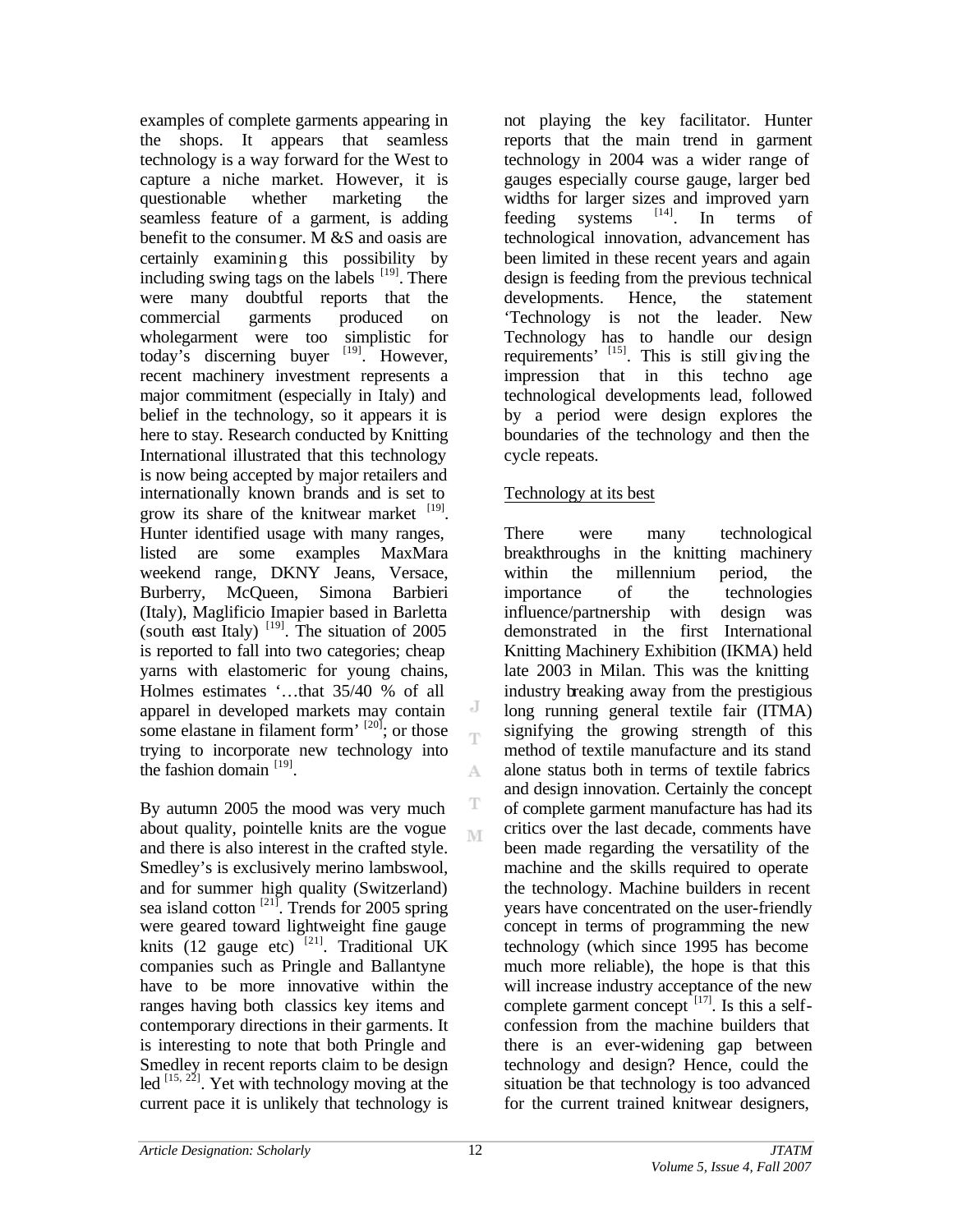are designers now being driven by inspirational technicians and machine capability? Shima appears to be expanding heavily in marketing the "techno" concept and is quick to establish that 'it's the technical breadth of the Whole Garment samples ...' which is '...the key to the technology's future'  $^{[17]}$ . The new First machine has the capacity to produce a wide range of shoulders, necklines and armholes, which claim to conform to the human figure. Is this design innovation or technological? In addition there appears to be a huge marketing strategy behind the 3D product, Shima provides a hanger rack and a DVD player for promotional videos aimed at the passing customer, not to mention the specially designed coat hangers and digital fitting room linked via a computer to store customer details  $\begin{bmatrix} 17 \end{bmatrix}$ . However, it is difficult to establish if the consumer will understand this technology, after all it takes some knowhow to distinguish from other methods of makeup and there appears to have been very little work conducted into consumer perception in relation to technology?

### Notable developments of the millennium

Multi gauge by Stoll creates novel interplay between finely knit and loose areas. According to Spencer 'Sophisticated fashion tastes have on occasions, required knitwear garments containing zones of both coarse and fine gauge stitches' [2]. Steiger Taurus is seen as a development to watch, the Taurus consists of 12 independently motorized yarn carriers hence, no cam box, therefore, facilitating direct feeding of yarn  $[16]$ . In addition there are also new needles that facilitates fashioning, each with an individual linear motor, the front and back plates are synchronized but independently driven  $^{[16, 18]}$ . A further advancement within pattern creation is a machine launched at the end of 2004 which appears to have gained ground in men's wear, the "Intarsia enabled machine" (a flatbed with the option of 30 intarsia carriers) this has proved popular in the last year (2005) especially in Italy  $^{[17,23]}$ .

One Final development that has probably created the biggest technology debate in knitwear is complete garment production, although this concept was around in the 60's it has taken some 40+ years to become a commercial reality. Shima Seiki is reported to be a pioneer of complete garment manufacture with no fewer than five machines  $[14]$ . It is reported that Shima sold 700 Whole Garment machines in 2003<sup>[18]</sup>, which were based on the foundation of the glove machine developed in the 60s. By the summer of 2004 Shima were inspiring their customers by providing a "kindness" concept to whole garment knitting. Garments have been produced utilizing a variety of yarns, that are comfortable, breathable and in high fashion  $[18]$ . According to Hunter 15% of the larger machine builder's output is complete garment machines  $[16]$ . This is a good indicator of how far the technology has moved forward. In addition it is reported that 'Garment quality has also improved dramatically and designers now seem to be inspired by the possibilities of the new  $\text{technology}^{\left[16\right]}$ .

'…By keeping knitwear fashionable and helping to supply new styles on demand it also means less wastage and fewer sell-offs. What we must remember is that fashion sells knitwear as opposed to bulk textile products, for example. If we do not keep fashion fresh then knitwear will lose market share to other technologies such as weaving. Fashion must be allowed to drive the knitwear market' [18]. Dr Shima is reported to state '…I believe that the culture of knitwear fashion could be in jeopardy. Therefore, the developed countries need to take back this industry, at least in part, in order to keep knitwear fashion both new and dynamic' [18]. Mowbary quotes Dr Shima 'Knitwear can now be much more than just a twodimensional apparel item constructed from flat panels and sleeves'  $^{[18]}$ . Integral knitting is commonly used in knitwear but with complete garment knitting, is it possible to lead the whole industry forward? High fashion content, low labor intensive - Dr

J Ť

A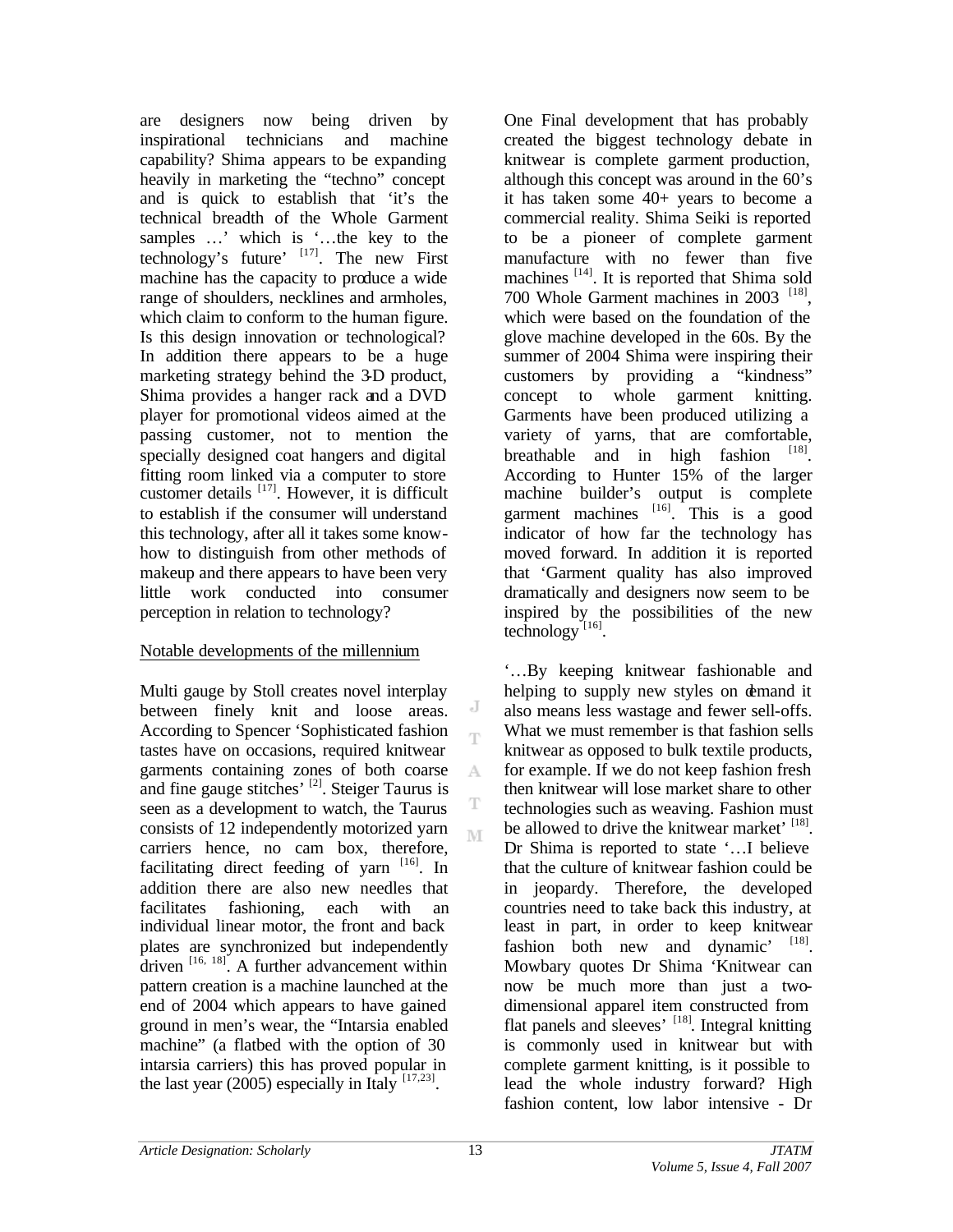Shima stated in 2004 that there is really nothing like it in any other area of textiles [18] .

### The classics hang in

In 2001 Spencer estimated that '…over 7 million tons of knitted goods are produced annually throughout the word'  $[2]$ . The traditional hose is now a niche market with just a few specialist knitters producing fullyfashioned stocking. Straight bar frames are still being produced according to Spencer, but existing machines are being modified to improve patterning and shaping facilities  $[2]$ . Many traditional UK luxury brands still operate straight bar frames, however increasingly more are enhancing their classic ranges with modern electronic V-bed manufacturing; Pringle, Smedley, Ballantyne (in some cases with 3-D shaping facilities), machines that are capable of structured knits without decreasing the ability to shape. It should be noted that the traditional skills of knitting hand-laying intarsia are still sought after in the classic British brands<sup>[21]</sup>.

## Where now?

There is no question that technology has opened up new areas of innovation and much potential in terms of design; Black acknowledged in 2002 that 'Looking to the future, the new technologies offer exciting potential for new forms of industrial knitting which have yet to be fully exploited'  $[3]$ . It appeared that this was the logical progression, since trimless or integral trims have become a commercial reality. According to Black trimless is now classed as the 'norm', this amounts to the ability to be able to shape integrally as apposed to the selvedge areas  $[3]$ . This can easily be verified from a quick market analysis of the UK classic brands.

What will be a challenge is the evolution of complete garment technology into other specialist knitting areas such as intarsia<sup>[15]</sup> and patterning of fully-fashioned seams  $[21]$ .

Machine builders are certainly moving forward, finding innovative methods of exploiting the development of complete garments, as recently as 2005 Stoll has filed a patent relating to knitting the body then continuing onto the sleeve  $[24]$ . But in reality does the general fashion consumer understand and appreciate this technology? Walker shares the opinion (with others) that customer's cannot differentiate between fully-fashioned and complete garment  $[21]$ . What is certain however is a consumer can appreciate quality; if quality is associated with the new technology there will be market value [21].

Whole garments have finally taken off in the competitive sportswear market; tennis stars (Linsay Davenport) at Wimbledon Championships wore garments without seams <sup>[17]</sup>. Perhaps this is where seamless technology will best be appreciated, this view is shared by Anderson who predicts over the next 5 years seamless will have a phenomenal future and will be marketed for comfort and movement <sup>[15]</sup>. However other industry specialists see Whole Garment technology addressing the skills shortage in UK  $^{[21]}$  a view the machine manufacturers have tried hard to suppress  $[17]$ .

# Summary

J Ť

A

T M Knitwear has demonstrated throughout the ages that it can swiftly adapt to change in demand and the many trends of fashion. In the 80s Mason acknowledged that knitwear influences fashion and therefore new demands are stimulated  $[6]$ . The advantage of knitwear is that style changes are speedy in comparison with other textile industries; this flexibility is reported to account for some of fashion knitwear's success. Although the technique of knitting to shape has been utilized for centuries in quality knitwear, modern technology has enabled knitted constructions in shaped form to expand into the fashion market. Traditional fullyfashioned manufacture has '…suffered a considerable decline in fashion demand during the 20 century as a result of the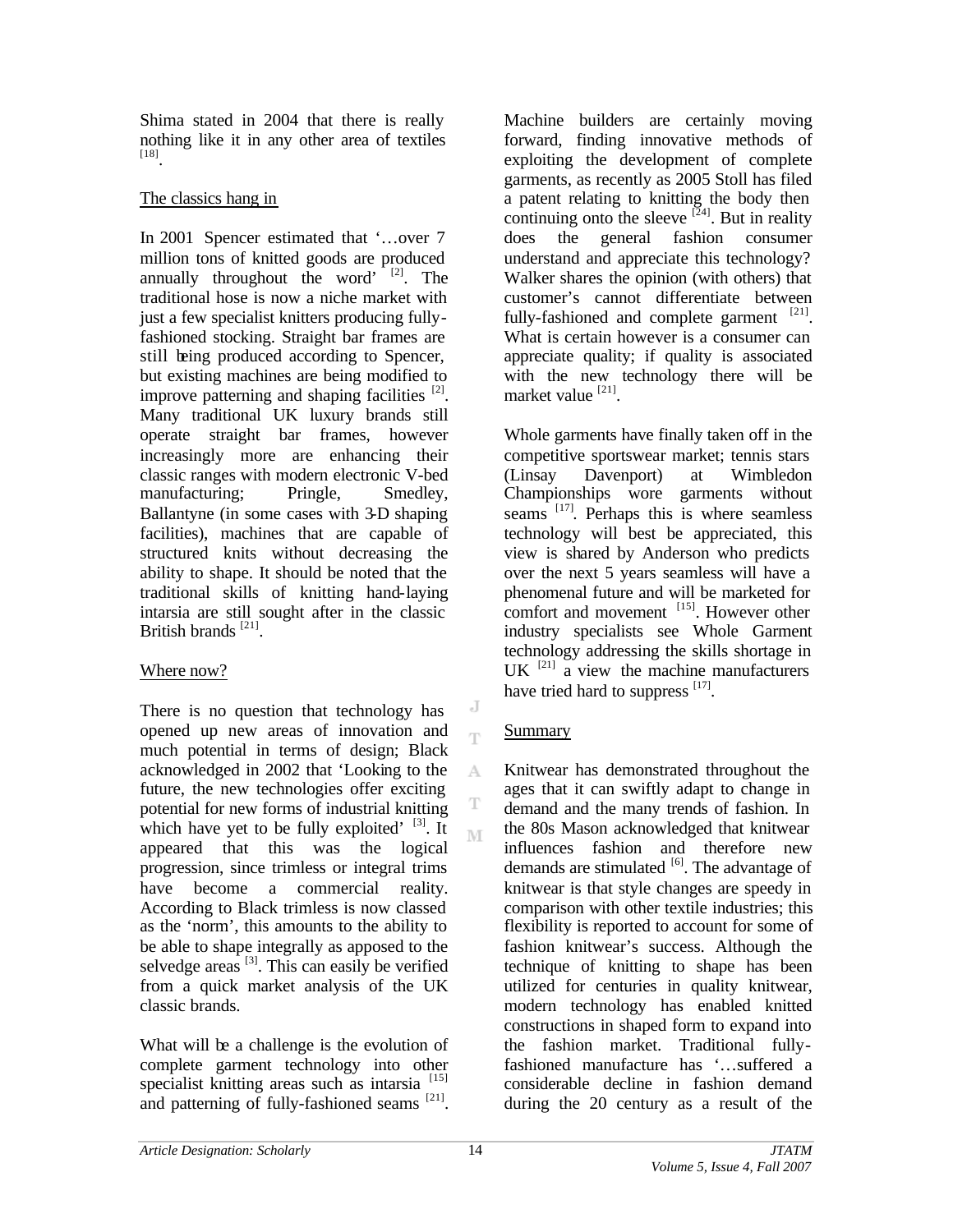improvement of cheaper manufacturing techniques in other sectors of weft knitting...,  $^{[2]}$ . Over the past thirty years, the level of design innovation evident in knitwear has advanced tremendously  $[3]$ . Flat-bed weft knitting today is a computer controlled highly efficient and versatile knitting tool for; cut and sew, fullyfashioned, integral knitting and complete garment. In Spencer's opinion, the biggest challenge for the flat-bed knitting machine is when fashion swings from knitwear to tshirts  $^{[2]}$  but in reality is this ever likely to happen given knitwear's strong fashion following? In addition knitwear varies from mass market to couture and it is worth mentioning that a small amount of fashion collections are knitwear led  $[3]$ . Market analysis clearly demonstrates that there has been a steady increase in the UK knitwear market from approx £1,764 million in 1998 to £2338 million in 2003 <sup>[26]</sup>. Knitwear has now become accepted as a contemporary fashion item, as recently as March 2006 lifestyle brand Joules appointed a knitwear designer thus, indicating this products strength within a brand  $^{[27]}$ .

With the exception of the silk hose, fashion knitwear can generally be credited to the post war period. There was little development in terms of technology around this period and much focus was given to reinventing already existent knitted fabrics. A The structures previously used for underwear moved to external coverings promoted by designers such as Chanel. This M created a two tier knitting industry – quality and fashion, by 1930 knitwear had recovered in the UK, leading into an era of styling inbetween the war years. This was the greatest directional move of knitwear, bringing the structures into the forefront of fashion, and ultimately changing the perception of knits as functional clothing. During this period shortfalls were identified in design education and to some extent design was catching up with the technology of the day. The 50s and 60s were very much about technological developments however; there was a distinct lack of electronic

development at this time to fulfill the innovation of the machine builders. Warp knitting increased its market share from the woven markets in men's shirts and Jaeger's branded knitwear saw huge growth in its export range. In fashion terms the 60s is credited to the double jersey/jacquard boom, which is reported to be a result of technological advancement. By the 70s the jersey bubble burst and again quality knitwear became the innovator taking influence from the Italian styling - Missoni was the talk of the fashion world. Again design innovating knitted fashion but the gap was closing. By the late 70s/early 80s knitwear was back at the forefront of fashion promoted by the fitness craze (Lycra was a prominent contributor in this period). The 90s introduced partial knitting, which was paramount in flatbed knitting gaining ground in the traditional fully-fashioned markets. Later cheap imports caused a rethink in the UK and European markets; it was very much about survival. Much emphasis was placed on flatbed development and again the gap between design and technology grew as designers struggled to keep up with technical innovation. Within the 90s again there was pause for reflection as designers came to terms with the boundaries of the new technology. There was a strong focus on integral knits; however, by this period technology is moving at a tremendous pace with a clear strategy regarding complete garment production. The millennium brought with it glamorous sights of commercially knitted complete garments, however it is worth noting that the styling was basic until techniques were refined. Does this signify design or technological innovation? This research concludes that throughout history there appears to be periods of innovation were technology leads design, followed by periods of development were design exploits the technological capability and then the cycle repeats. It is unlikely that design can led the advances in technology, therefore there are grounds to believe technology is providing a valuable tool for design, and fashion would do well to

J T

T